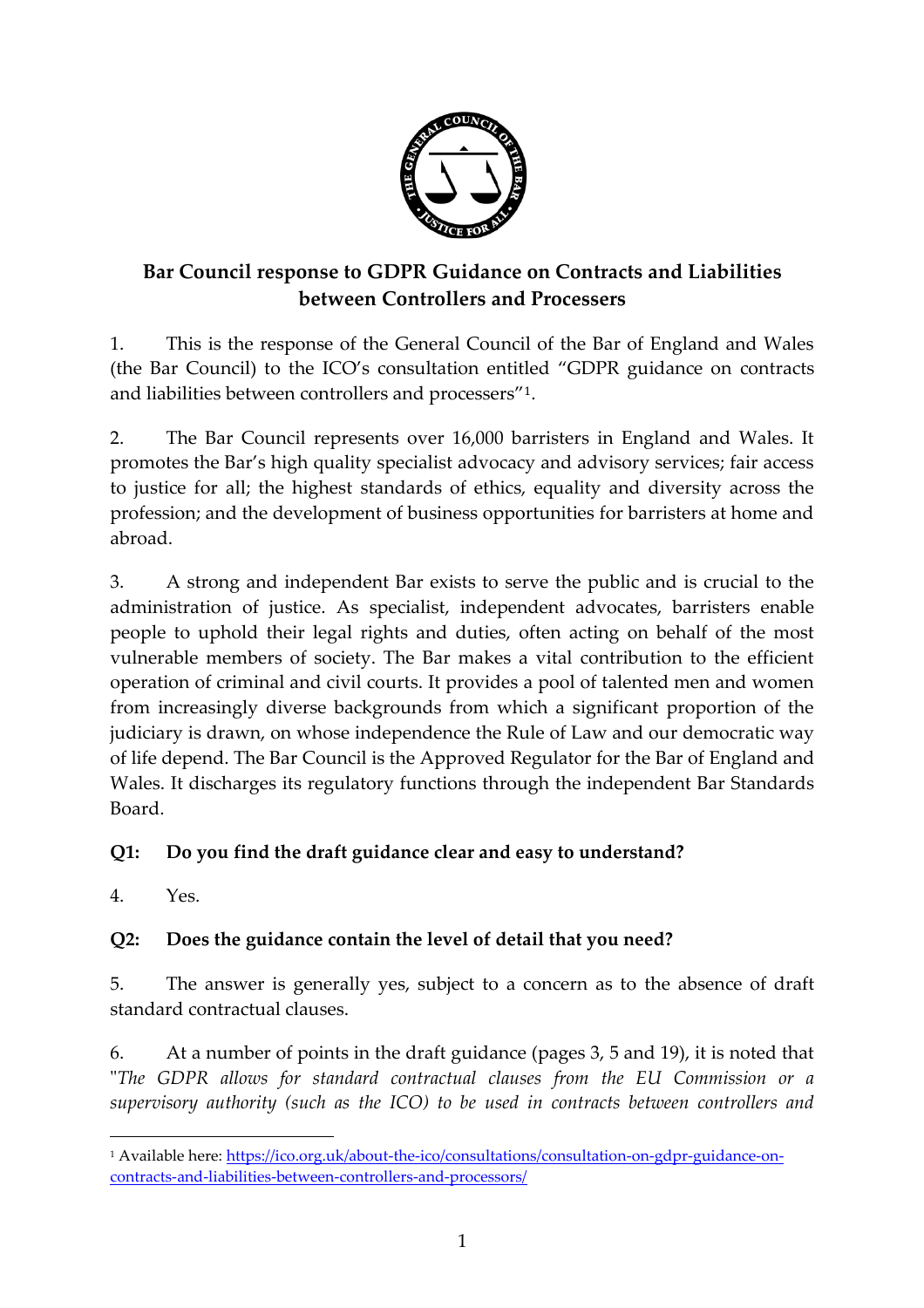*processors".* The draft guidance then goes on to state that *"none have been drafted so far*" (p.5) and thus "*no standard clauses are currently available*" (p.19).

7. Given that the GDPR specifically allows for authorities such as the ICO to provide suitable standard clauses, it is unfortunate that no such clauses are included within the draft guidance. The main purpose of the guidance is for the ICO to assist data controllers and processors to prepare for GDPR compliance, and therefore the guidance ought to include appropriate standard contractual clauses to enable data controllers and processors to ensure that suitable clauses are incorporated into their contracts in advance of the commencement date. At the very least a date for the provision of such clauses should be indicated.

8. We would observe that the process of agreeing contracts between data controllers and processors will necessarily involve a significant degree of preplanning, with contract terms needing to be agreed substantially in advance of the commencement date. The later the ICO leaves it before publishing suitable standard clauses, the more likely it is that contracts will be drafted and agreed in the interim without the benefit of such guidance. This will not only have a cost implication for controllers/processors who will need to obtain professional advice in relation to the drafting of such clauses, but it also leaves them exposed to the risk of agreeing terms falling short of best practice.

9. Even if no standard clause has yet been drafted by the Commission, we would strongly urge the ICO to draft terms that the ICO considers to meet the necessary objectives and requirements, and for such clauses to be included within the guidance as soon as is possible.

#### **Q3: Does the guidance cover the issues about contracts between controllers and processors under the GDPR that you need to know?**

10. Yes, save for the absence of draft standard contractual clauses (see above).

**Q4: The GDPR specifies what must be included in a contract between a controller and a processor. Is there anything about this that we need to explain more clearly in the guidance?**

11. No, save for the provision of draft standard contractual clauses (see above).

**Q5: Processors have new liabilities and responsibilities under the GDPR. Is there anything about this that we need to explain more clearly in the guidance?**

12. No.

**Q6: Please provide any further comments or suggestions on our draft guidance.**